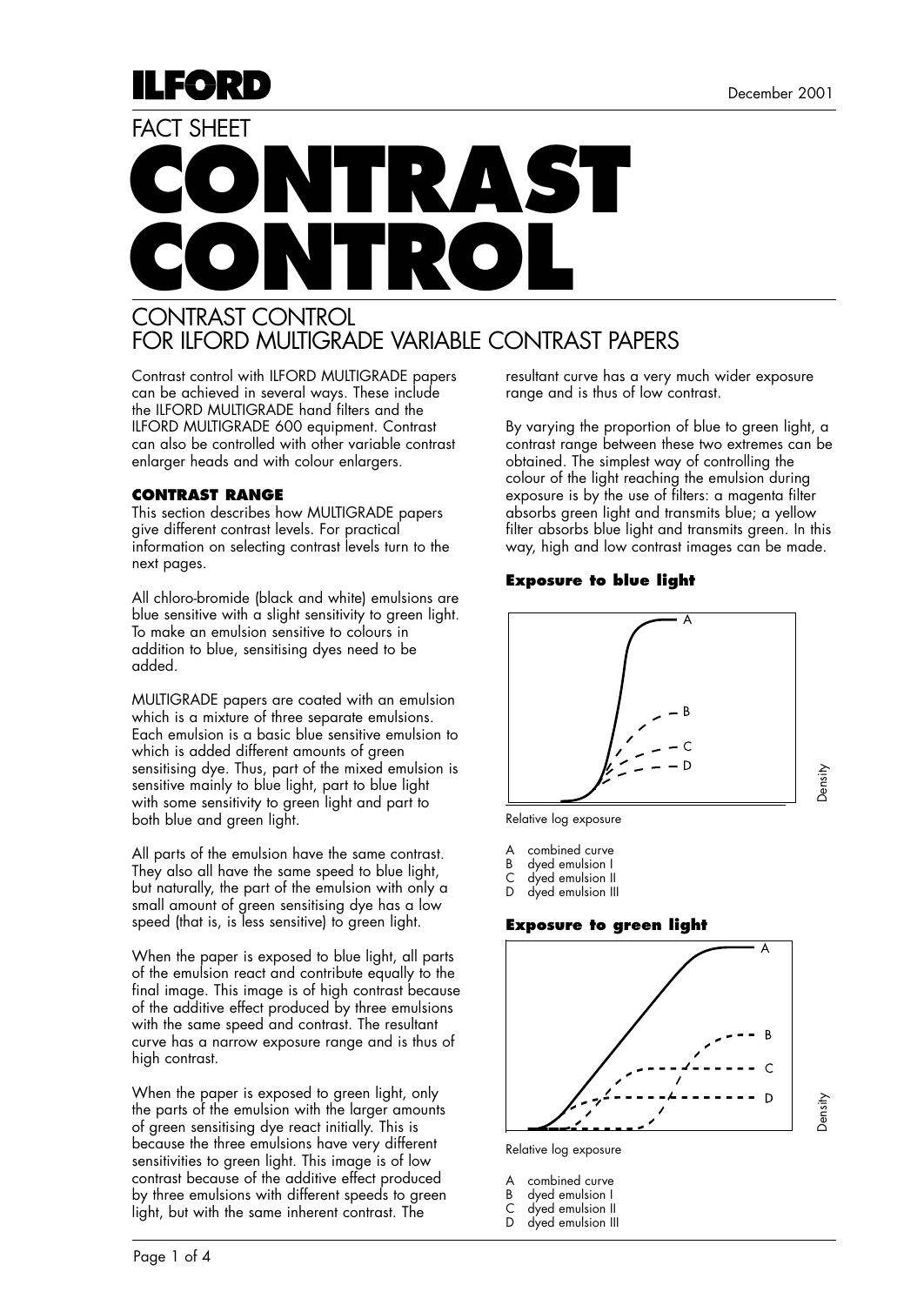#### **MULTIGRADE FILTERS**

The twelve MULTIGRADE filters are numbered 00–5 in 1/2 steps, with the lowest filter number corresponding to the softest contrast.

Filters are available in sets of filters 8.9x8.9cm  $(3^{1/2} \times 3^{1/2} \text{ inches})$  and  $15.2 \times 15.2 \text{cm}$  (6x6 inches). They can be used above or below the lens and can be cut to fit the enlarger filter drawer. Filter sizes 30x30cm (11. 8x11. 8 inches) are available to special order.

A filter kit is available for below the lens use. The kit comprises 12 mounted contrast filters, a mounted safelight filter and a filter holder.

MULTIGRADE filters are very easy to use: no complicated calculations are needed when changing from one filter to another. The exposure time for filters  $00-3^{1/2}$  is the same; that for filters 4–5 is double.

#### **MULTIGRADE 600 EQUIPMENT**

The MULTIGRADE 600 professional exposing system is a very convenient means of exposing MULTIGRADE papers over a wide contrast range of 00 to 5.

It works on the closed loop system, with a single pre-warmed lamp, to give repeatable results, even at high contrasts.

The light output is precisely controlled by the motorised shutter. The motorised filters give contrast control in 1/10 grade steps over grades 0 to 5. The head has five programmable paper channels (four pre-set for ILFORD MULTIGRADE papers). It also gives true white light for composition, focusing and exposure.

Once calibrated, the exposure probe automatically calculates the exposure and contrast needed for each negative. It can be used under normal safelight conditions.

The MULTIGRADE 600 system can also be used with most automatic roll easels.

The MULTIGRADE 600H enlarger head replaces the standard lamphouse on the most popular professional enlargers. The control unit, power supply and probe complete the system.

There are two versions of the MULTIGRADE 600H enlarger head. The medium format version is suitable for the Durst M805 enlarger. The standard format version is suitable for other enlargers including the Durst L1200, DeVere 504, Omega D and Beseler 45. The enlarger head fits directly in place on the Durst M805 and Durst L1200 enlargers. An adaptor kit is needed with other enlargers.

#### **MULTIGRADE 600 – medium format**

|                                                         | <b>MULTIGRADE 600</b>                                                      |  |  |  |  |
|---------------------------------------------------------|----------------------------------------------------------------------------|--|--|--|--|
|                                                         | (for negatives up to 6x9cm)                                                |  |  |  |  |
| Enlarger head<br>Power supply<br>Control unit           | <b>MULTIGRADE 600H</b><br><b>MULTIGRADE 600S</b><br><b>MULTIGRADE 600C</b> |  |  |  |  |
| Exposure probe                                          | <b>MULTIGRADE 600P</b>                                                     |  |  |  |  |
| Light mixing boxes*                                     | 35 <sub>mm</sub><br>6x6cm<br>6x9cm                                         |  |  |  |  |
| Optional equipment<br>Footswitch                        | <b>MULTIGRADE 600F</b>                                                     |  |  |  |  |
| *At least one light mixing box is needed for a complete |                                                                            |  |  |  |  |

\*At least one light mixing box is needed for a complete system.

#### **MULTIGRADE 600 – standard format**

|                                                                 | <b>MULTIGRADE 600</b><br>(for negatives up to 4x5inches)                                             |
|-----------------------------------------------------------------|------------------------------------------------------------------------------------------------------|
| Enlarger head<br>Power supply<br>Control unit<br>Exposure probe | <b>MULTIGRADE 600H</b><br><b>MULTIGRADE 600S</b><br><b>MULTIGRADE 600C</b><br><b>MULTIGRADE 600P</b> |
| Light mixing boxes*                                             | 35 <sub>mm</sub><br>6x7cm<br>4x5inches                                                               |
| Ontional equipment                                              |                                                                                                      |

Optional equipment Footswitch MULTIGRADE 600F

\*At least one light mixing box is needed for a complete system.

#### **OTHER VARIABLE CONTRAST ENLARGER HEADS**

The contrast of MULTIGRADE papers can be controlled with the range of variable contrast enlarger heads that are currently available. Some of these are easier to use than others, and several give excellent results.

Many manufacturers make variable contrast heads for their enlargers which are specially designed for use with MULTIGRADE papers. Enlarger heads that have been designed in conjunction with ILFORD include those from De Vere, Dunco, Kaiser, Leitz, LPL and Meopta.

For use with MULTIGRADE papers, follow the instructions provided by the enlarger manufacturer.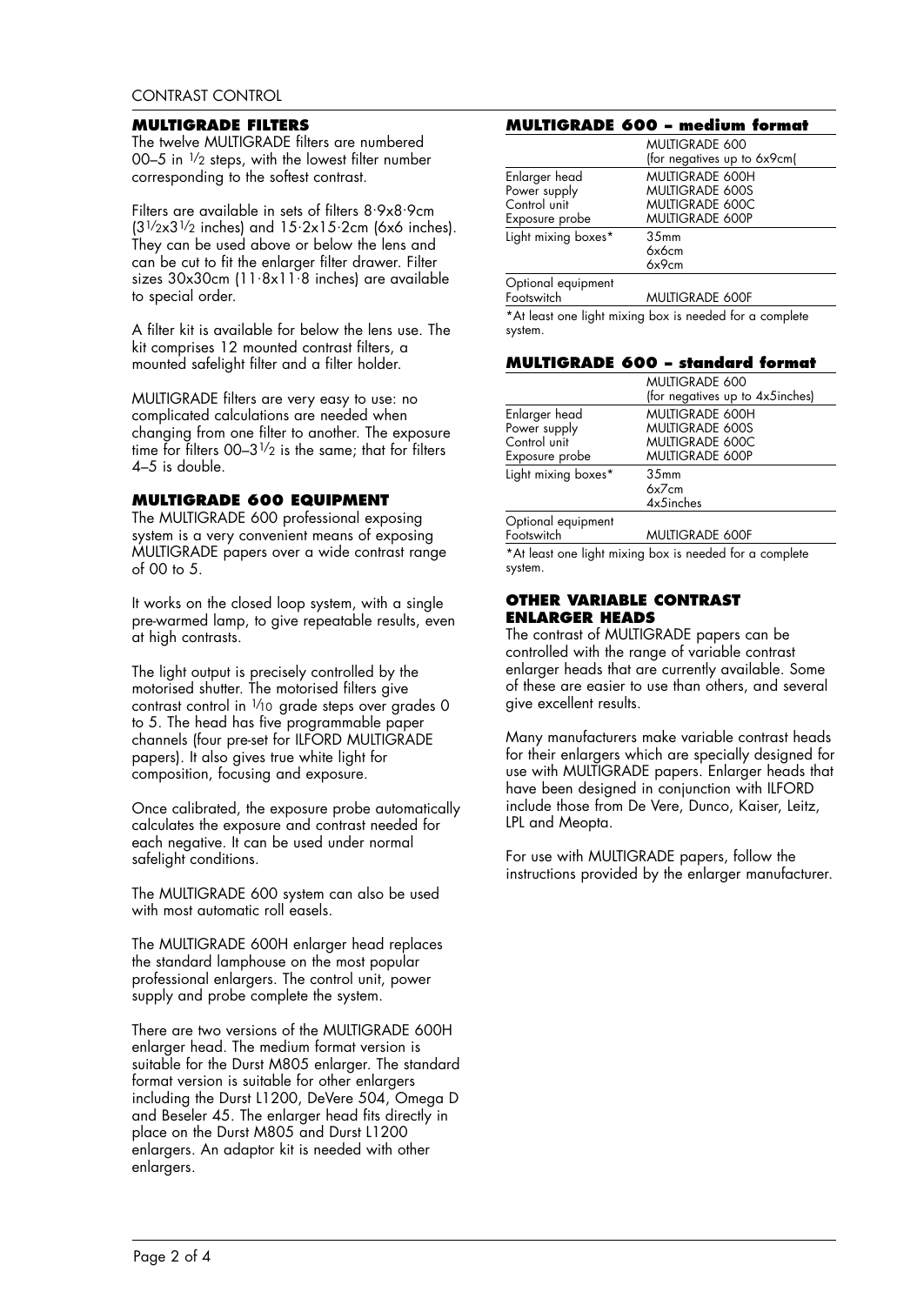#### **USE OF COLOUR HEADS**

By adjusting the yellow and magenta filtration on colour heads, it is possible to obtain a wide contrast range with MULTIGRADE papers. However, the maximum contrast will be slightly lower as the filters used in colour heads are optimised for use with colour paper and not with variable contrast paper. The suggested filtration in the following tables can only be a guide, because individual enlargers vary. The actual filtration for a particular enlarger must be determined by trial.

#### **Filtration types used in colour enlargers**

From the table below, select the type of filtration needed according to the enlarger type.

| Durst                                                | Kodak                                                                                                                 | Meopta |
|------------------------------------------------------|-----------------------------------------------------------------------------------------------------------------------|--------|
| Dunco<br>Durst<br>Kaiser<br>Kienzle<br>Leitz<br>Lupo | Advena<br>Beseler<br>Chromega<br>De Vere<br>Fujimoto<br>IFF<br>Jobo<br>LPL<br>Omega<br>Paterson<br>Simmard<br>Vivitar | Meopta |

#### **Single colour filter settings**

From the table below, read off the approximate filtration needed for each contrast step. However, as the yellow and magenta filters have not been arranged to equalise exposures, new exposure times will have to be recalculated when the contrast is changed.

If you are using a Durst enlarger, or one that uses Durst filtration values, choose the suggested settings depending on whether the maximum magenta setting on your enlarger is 170M or 130M.

| <b>MULTIGRADE Durst</b> |                 | Durst         | Kodak      | Meopta          |  |
|-------------------------|-----------------|---------------|------------|-----------------|--|
| filter                  | lmax<br>170M)   | (max<br>130M) |            |                 |  |
| 00                      | 150Y            | 120Y          | 199Y       | 150Y            |  |
| 0                       | 90Y             | 70Y           | 90Y        | 90Y             |  |
| 1/2                     | 70Y             | 50Y           | <b>70Y</b> | 70Y             |  |
| 1                       | 55Y             | 40Y           | 50Y        | 55Y             |  |
| $1\frac{1}{2}$          | 30Y             | 25Y           | 30Y        | 30Y             |  |
| 2                       | 0               | 0             | 0          | 0               |  |
| $2^{1/2}$               | 20 <sub>M</sub> | 10M           | 5M         | 20 <sub>M</sub> |  |
| 3                       | 45M             | 30M           | 25M        | 40M             |  |
| $3^{1/2}$               | 65M             | 50M           | 50M        | 65M             |  |
| 4                       | 100M            | 75M           | 80M        | 85M             |  |
| $4^{1/2}$               | 140M            | 120M          | 140M       | 200M            |  |
| 5                       | 170M*           | 130M          | 199M       |                 |  |

\*Some enlargers in this group have a maximum magenta setting higher or lower than 170M. For these enlargers, set the highest possible magenta value as an approximate equivalent to filter 5.

#### **Dual colour filter settings**

From the table below, read off the approximate filtration needed for each contrast step. Dual filtration values usually need longer exposure times than single filtration values, but should need less adjustment to exposure times when changing contrast.

| <b>MULTIGRADE Durst</b> |                                 | Durst                   | Kodak                   | Leitz                           |
|-------------------------|---------------------------------|-------------------------|-------------------------|---------------------------------|
| filter                  | (max                            | (max                    |                         | Focomat                         |
|                         | 170M) -                         | 130M)                   |                         | V35                             |
| 00                      | 115Y/0M                         |                         |                         | 120Y/0M 162Y/0M 135Y/6M         |
| 0                       | 100Y/5M                         |                         |                         | 88Y/6M 90Y/0M 105Y/12M          |
| 1/2                     | 88Y/7M                          |                         | 78Y/8M 78Y/5M 77Y/11M   |                                 |
| 1.                      | 75Y/10M                         |                         |                         | 64Y/12M 68Y/10M 67Y/17M         |
| 11/2                    | 65Y/15M                         |                         |                         | 53Y/17M 49Y/23M 52Y/28M         |
| 2                       | 52Y/20M                         |                         |                         | 45Y/24M 41Y/32M 39Y/43M         |
| 21/2                    | 42Y/28M                         |                         |                         | 35Y/31M 32Y/42M 32Y/51M         |
| 3                       | 34Y/45M 24Y/42M 23Y/56M 23Y/62M |                         |                         |                                 |
| 31/2                    | 27Y/60M                         | 17Y/53M 15Y/75M 14Y/79M |                         |                                 |
| 4                       | 17Y/76M                         |                         | 10Y/69M 6Y/102M 10Y/95M |                                 |
| 41/2                    |                                 |                         |                         | 10Y/105M6Y/89M 0Y/150M 15Y/154M |
| 5                       | 0Y/170M 0Y/130M - 0Y/200M       |                         |                         |                                 |

#### **EXPOSING LIGHT SOURCES**

MULTIGRADE papers are designed for use with most enlargers and printers, that is, those fitted with either a tungsten or tungsten halogen light source. They are also suitable for use with cold cathode (cold light) light sources designed for variable contrast papers.

#### **Cold cathode enlarger heads**

Enlargers fitted with a cold cathode (cold light) head which has been designed for use with variable contrast papers can give a full contrast range on MULTIGRADE papers.

However, although a full contrast range may be available, it might not be evenly spaced. Also, in some cases, a full contrast range may not be available – it depends on the cold cathode lamp used.

The following chart gives a guide to the contrast range of MULTIGRADE papers when exposed using MULTIGRADE filters with a conventional tungsten enlarger head and with an Aristo head fitted with an Aristo W45 cold cathode lamp. With the Aristo W45 lamp, extra yellow filtration was also added – CC40Y – as recommended by Aristo. It can be seen that a full contrast range can be achieved, but the grade intervals are bunched towards the hard contrast end.

#### Aristo W45 cold cathode lamp + 40Y with MULTIGRADE filters  $00\,$  $\Omega$ 45

| <b>Conventional tungsten enlarger head</b><br>with MULTIGRADE filters |  |  |  |  |  |  |  |
|-----------------------------------------------------------------------|--|--|--|--|--|--|--|
| ററ                                                                    |  |  |  |  |  |  |  |